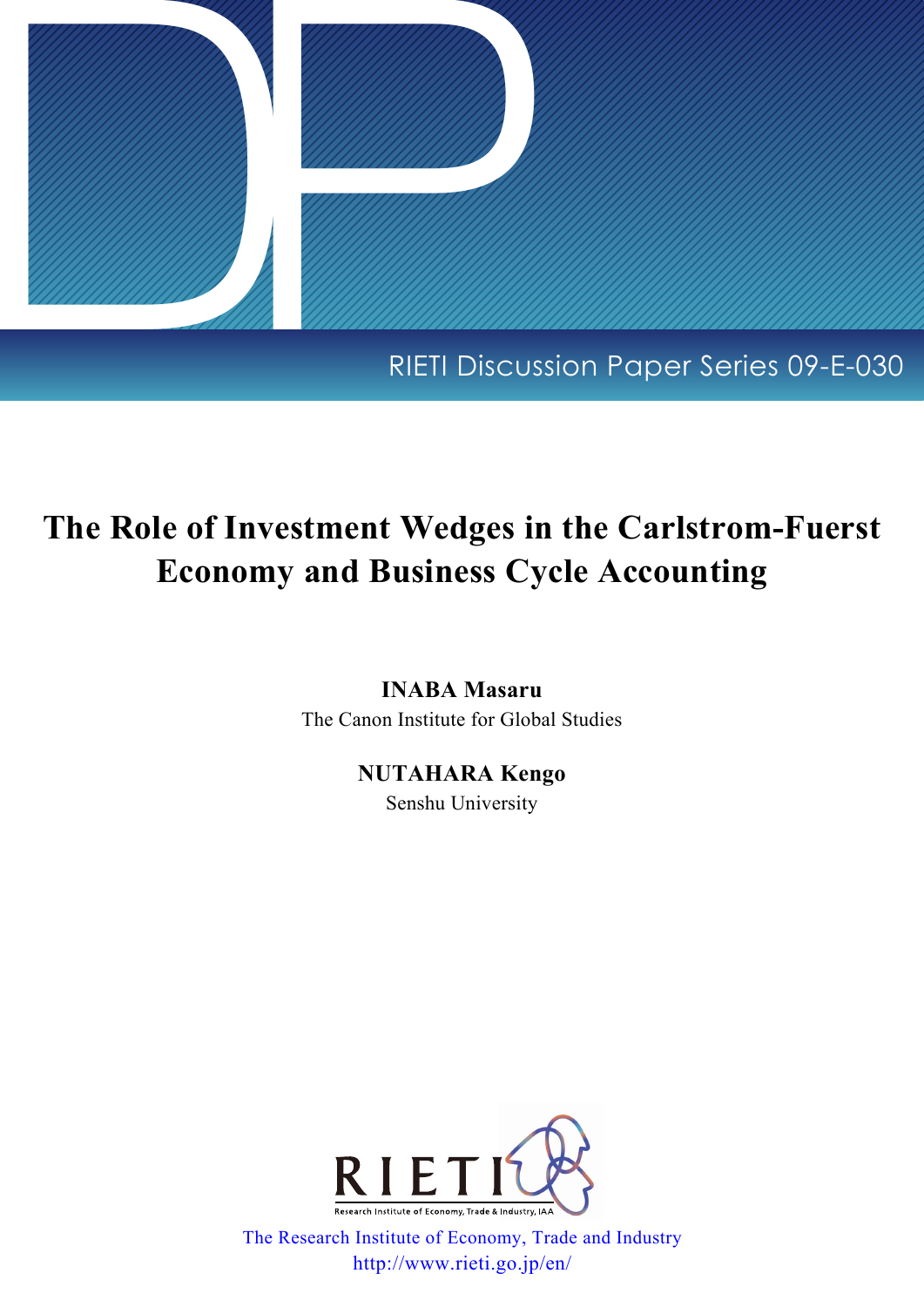# The role of investment wedges in the Carlstrom-Fuerst economy and business cycle accounting*<sup>∗</sup>*

Masaru Inaba*†* Kengo Nutahara*‡§*

Revised: May 2009

#### **Abstract**

Many researches that apply business cycle accounting (hereafter, BCA) to actual data conclude that models with investment frictions or investment wedges are not promising for modeling business cycle dynamics. In this paper, we apply BCA to artificial data generated by a variant model of Carlstrom and Fuerst (1997, *American Economic Review*), which is one of the representative models with investment frictions. Based on our findings, BCA leads us to conclude that models with investment wedges are not promising according to the criteria of BCA, even though the true model contains investment frictions.

*Keywords:* Business cycle accounting; investment wedge; investment friction; wedge decomposition

*JEL Classification:* C68, E13, E32

*<sup>∗</sup>*We would like to thank Keiichiro Kobayashi and seminar participants at the Research Institute of

Economy, Trade and Industry for helpful comments. Of course, the remaining errors are ours.

<sup>&</sup>lt;sup>†</sup>The Canon Institute for Global Studies.

*<sup>‡</sup>*Department of Economics, Senshu University.

*<sup>§</sup>*Corresponding author. Postal address: 2-1-1 Higashimita, Tama-ku, Kawasaki, Kanagawa 214-8580

Japan. Tel.: +81-44-911-0683. E-mail: nutti@isc.senshu-u.ac.jp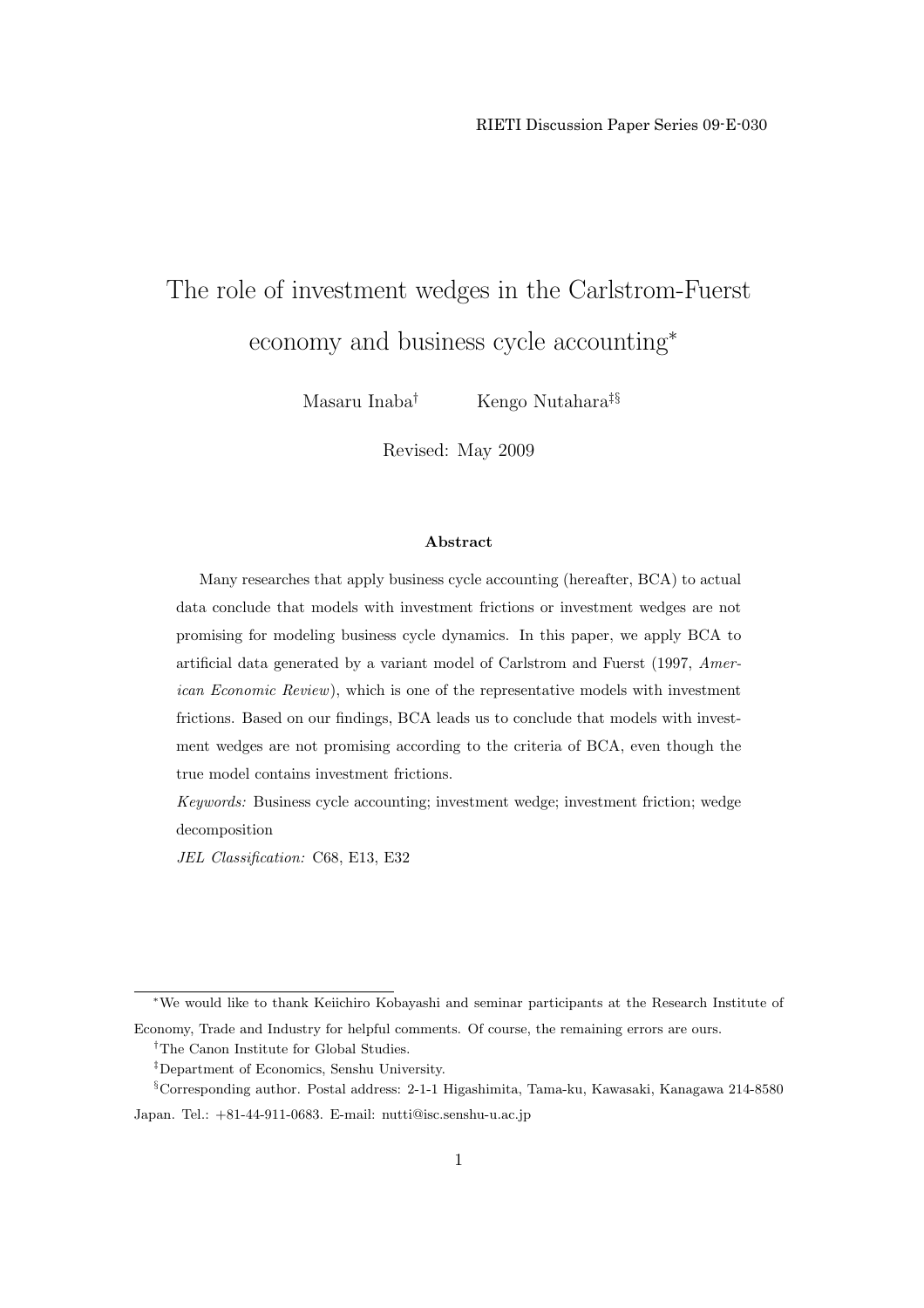## **1 Introduction**

Chari, Kehoe, and McGrattan (2002, 2007) (hereafter, CKM) propose a simple method, business cycle accounting (hereafter, BCA), to investigate a promising class of frictional models. In BCA, the economy is assumed to be a prototype model with time-varying efficiency, labor, investment, and government wedges. Wedges, which are interepreted as distorions, are measured so that the prototype model perfectly accounts for the observed data. After the measurement of wedges, the importance of each wedge is evaluated through counterfactual simulations under an alternative sequence of wedges: wedge decompositions. The importance of wedges is judged by the similarity of output prediction to actual data.

Many papers including CKM deny the importance of investment wedges.<sup>1</sup> The models of Bernanke, Gertler, and Gilchrist (1999) and Carlstrom and Fuerst (1997) are often cited as representative models with investment frictions.

In this paper, we apply BCA to artificial data generated by a variant model of Carlstrom and Fuerst (1997). Based on our findings, BCA leads us to conclude that models with investment wedges are not promising according to the criteria of BCA, although the true model contains investment frictions. This is because BCA focuses only on determining whether or not investment wedges are the driving force of business cycles. In the Carlstrom-Fuerst economy, the role of investment wedges is to delay the propagation of technology shocks, which is consistent with empirical facts. BCA cannot capture such a role of investment wedges. We also find that (i) an investment wedge is negatively correlated with output; and (ii) an investment wedge accounts for some part of output if we introduce the adjustment costs of investment to the prototype model. These are consistent with the findings by CKM for the Great Depression. Therefore, the results from BCA do not deny the role of investment friction in the Carlstrom-Fuerst economy. The relevance of the Carlstrom-Fuerst economy is justified if the only exogenous shock is caused by technology. We show that, in the case of wealth shocks, the Carlstrom-Fuerst

<sup>1</sup>For the Japanese economy, Kobayashi and Inaba (2006) find that the investment wedge cannot account for the long stagnation during the 1990s.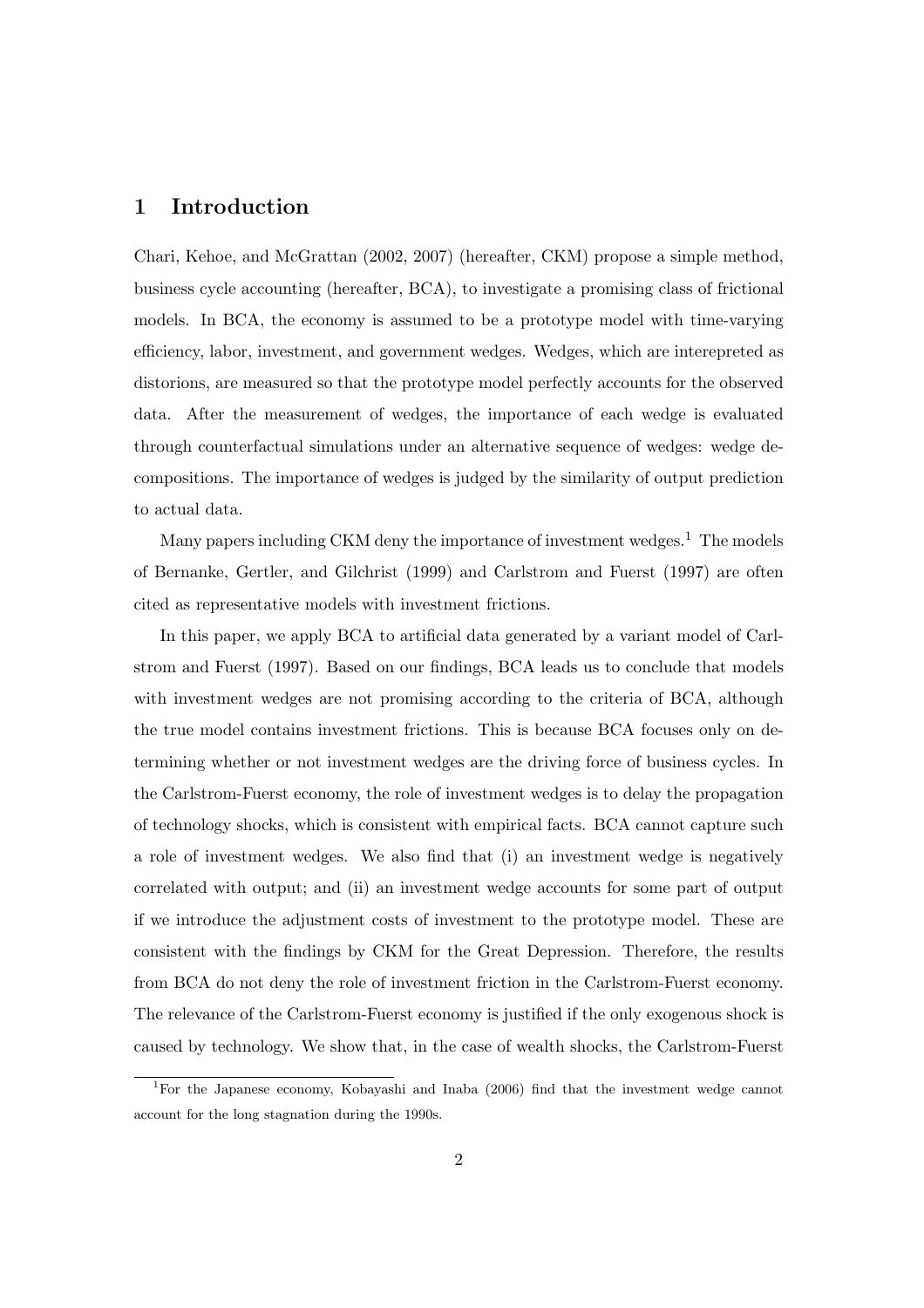economy is not consistent with empirical results.

The rest of this paper is organized as follows. In Section 2, we introduce the Carlstrom-Fuerst and the prototype economies. Section 3 applies BCA to artificial data generated in the Carlstrom-Fuerst economy. Section 4 contains some concluding remarks.

## **2 The model**

## **2.1 Carlstrom-Fuerst economy**

First, we provide a brief description about our Carlstrom-Fuerst economy.<sup>2</sup> There are two types of consumers: households and entrepreneurs. Households own capital stock and supply labor input and capital to competitive firms for the production of output. Entrepreneurs own capital stocks and supply capital to firms. Entrepreneurs also have investment technology, and they produce investment goods. Moreover, they have to borrow working capital to produce investment goods, however, the amount of borrowing is limited by their net worth because of the agency problem.

There are two modifications in our Carlstrom-Fuerst economy: utility function and the introduction of government consumption. We employ a log utility function  $u(c_t, \ell_t) =$  $log(c_t) + \nu log(1 - \ell_t)$ . We also introduce constant government consumption  $g^3$ . The

<sup>2</sup>See Carlstrom and Fuerst (1997) for details.

<sup>3</sup>We introduce government consumption to mitigate the volatility of the government wedge in the associated prototype model.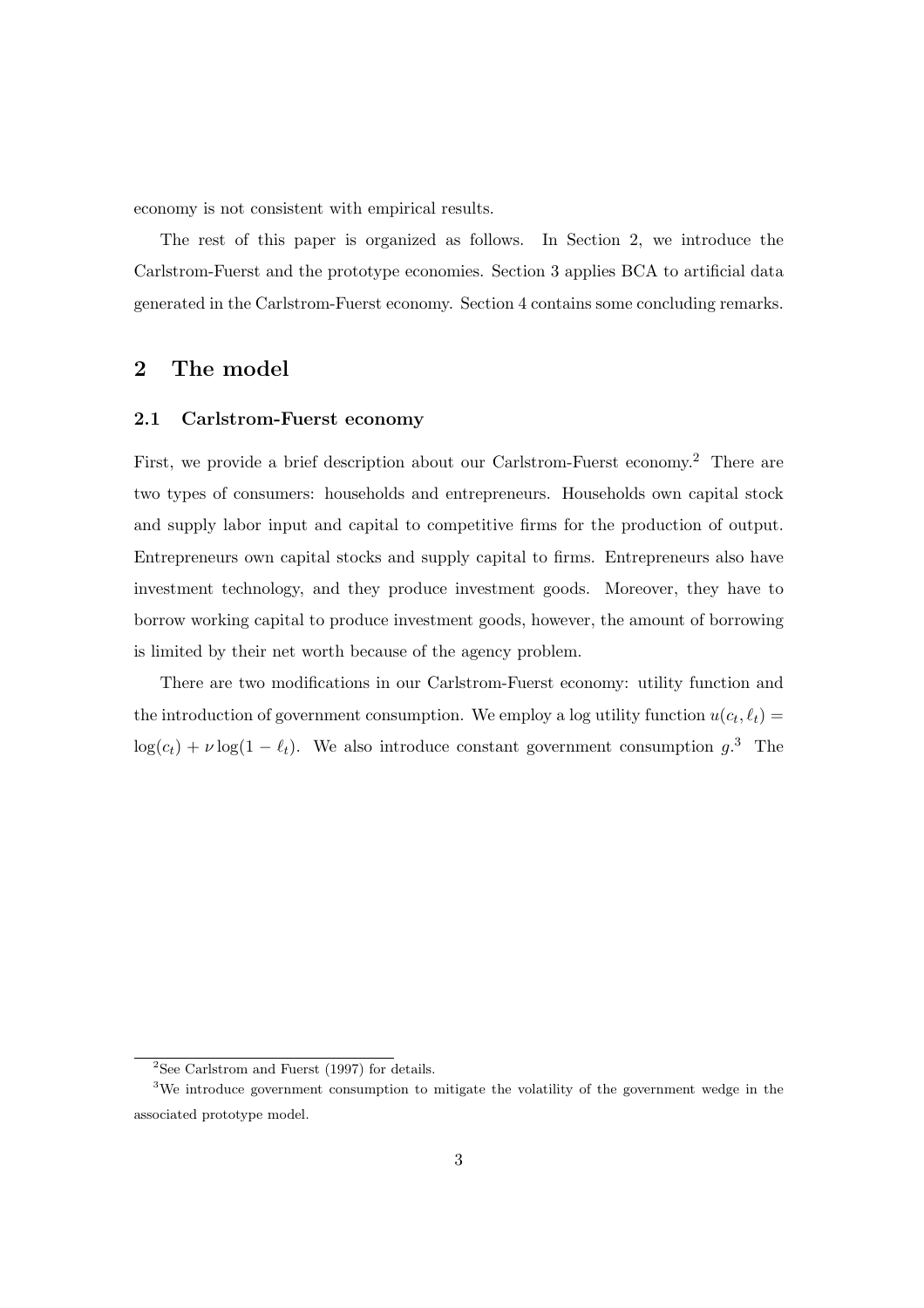equilibrium system of our Carlstrom-Fuerst economy is summarized as follows:

$$
\nu \frac{c_t}{1 - \ell_t} = (1 - \alpha) \cdot \frac{y_t}{\ell_t},\tag{1}
$$

$$
\frac{q_t}{c_t} = \beta E_t \left[ \frac{1}{c_{t+1}} \left\{ q_{t+1} (1 - \delta) + \alpha \cdot \frac{y_{t+1}}{k_{t+1} + z_{t+1}} \right\} \right],\tag{2}
$$

$$
q_{t} = \beta \gamma E_{t} \left[ \left\{ q_{t+1} (1 - \delta) + \alpha \cdot \frac{y_{t+1}}{k_{t+1} + z_{t+1}} \right\} \frac{q_{t+1} f(\bar{\omega}_{t+1})}{1 - q_{t+1} g(\bar{\omega}_{t+1})} \right],
$$
(3)

$$
q_t = \left[1 - \Phi(\bar{\omega}_t)\mu + \phi(\bar{\omega}_t)\mu \frac{f(\bar{\omega}_t)}{f'(\bar{\omega}_t)}\right]^{-1},\tag{4}
$$

$$
i_t^* = \frac{z_t \left[ q_t (1 - \delta) + r_t \right]}{1 - q_t g(\bar{\omega}_t)},
$$
\n
$$
(5)
$$

$$
y_t = A_t \left[ k_t + z_t \right]^\alpha \ell_t^{1-\alpha},\tag{6}
$$

$$
\[k_{t+1} + z_{t+1}\] = (1 - \delta)\left[k_t + z_t\right] + i_t^* \left[1 - \Phi(\bar{\omega}_t)\mu\right],\tag{7}
$$

$$
e_t + q_t z_{t+1} = q_t i_t^* f(\bar{\omega}_t), \qquad (8)
$$

$$
c_t + e_t + i_t^* + g = y_t,\tag{9}
$$

$$
\log(A_{t+1}) = \rho \log(A_t) + \varepsilon_{t+1}.\tag{10}
$$

(1) is the intratemporal condition; (2), the Euler equation for households; (3), the Euler equation for entrepreneurs; (4) and (5), conditions for the optimal contract; (6), the production function; (7), the evolution of aggregate capital; (8), the budget constraint of entrepreneurs; (9), the resource constraint; and (10), the evolution of technology.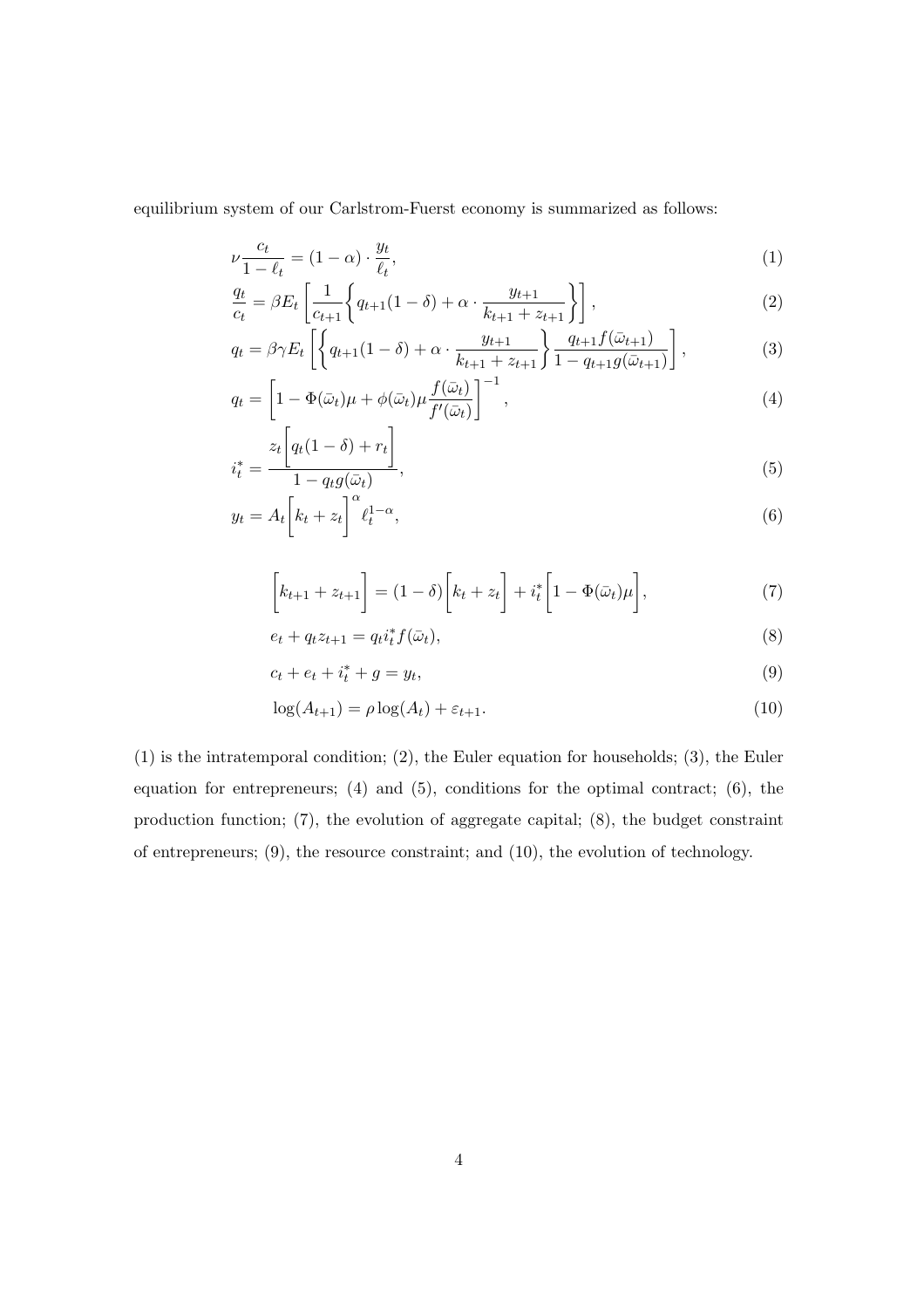#### **2.2 Prototype economy**

The equilibrium system of the associated prototype economy is as follows:

$$
\nu \frac{\tilde{c}_t}{1 - \tilde{\ell}_t} = (1 - \alpha) \cdot \frac{\tilde{y}_t}{\tilde{\ell}_t},\tag{11}
$$

$$
\frac{1+\tau_{x,t}}{\tilde{c}_t} = \beta E_t \left[ \frac{1}{\tilde{c}_{t+1}} \left\{ (1+\tau_{x,t+1})(1-\delta) + \alpha \cdot \frac{\tilde{y}_{t+1}}{\tilde{k}_{t+1}} \right\} \right],\tag{12}
$$

$$
\tilde{y}_t = \tilde{A}_t \tilde{k}_t^{\alpha} \tilde{\ell}_t^{1-\alpha},\tag{13}
$$

$$
\tilde{c}_t + \tilde{g}_t + \tilde{i}_t = \tilde{y}_t,\tag{14}
$$

$$
\tilde{k}_{t+1} = (1 - \delta)\tilde{k}_t + \tilde{i}_t,\tag{15}
$$

where  $\tilde{A}_t$  is the efficiency wedge;  $1/(1 + \tau_{x,t})$ , the investment wedge; and  $\tilde{g}_t$ , the government wedge.<sup>4</sup> The evolution of  $s_t \equiv [\log(\tilde{A}_t), \tau_{x,t}, \log(\tilde{g}_t)]'$  is VAR(1):

$$
\boldsymbol{s}_{t+1} = \boldsymbol{P}_0 + \boldsymbol{P}\boldsymbol{s}_t + \boldsymbol{\varepsilon}_{t+1}.
$$
\n(16)

### **2.3 Equivalence result**

If we interpret  $i_t^* \left[1 - \Phi(\bar{\omega}_t) \mu\right]$  as (net) investment  $i_t$  of the Carlstrom-Fuerst economy and  $k_t + z_t$  as the total capital  $K_t$ , the following equivalence result holds.<sup>5</sup>

**Proposition 1 (Equivalence result)** *The equilibrium allocation of the Carlstrom-Fuerst* economy  $\{c_t, \ell_t, i_t, K_{t+1}, y_t\}_{t=0}^{\infty}$  coincides with that of the prototype model  $\{\tilde{c}_t, \tilde{\ell}_t, \tilde{i}_t, \tilde{k}_{t+1}, \tilde{y}_t\}_{t=0}^{\infty}$ if  $A_t = \tilde{A}_t$ ,  $q_t = 1 + \tau_{x,t}$ , and  $e_t + i_t^* \Phi(\bar{\omega}_t) \mu + g = \tilde{g}_t$ .

The proof is simple. It is obtained in a straightforward manner by comparing two equilibrium systems. The remaining problem is the  $VAR(1)$  specification for wedges, as discussed by Nutahara and Inaba (2008). It is easily verified that conditions of Theorems 1 and 2 of Nutahara and Inaba (2008) are satisfied in this case. This proposition states that the equilibrium allocation of the Carlstrom-Fuerst economy is consistent with that of the prototype model through adjustments of the investment and government wedges.

<sup>4</sup>We eliminate the labor wedge following CKM.

 $5$ This equivalence result is slightly different from that of CKM. They construct a prototype economy with adjustment costs of investment.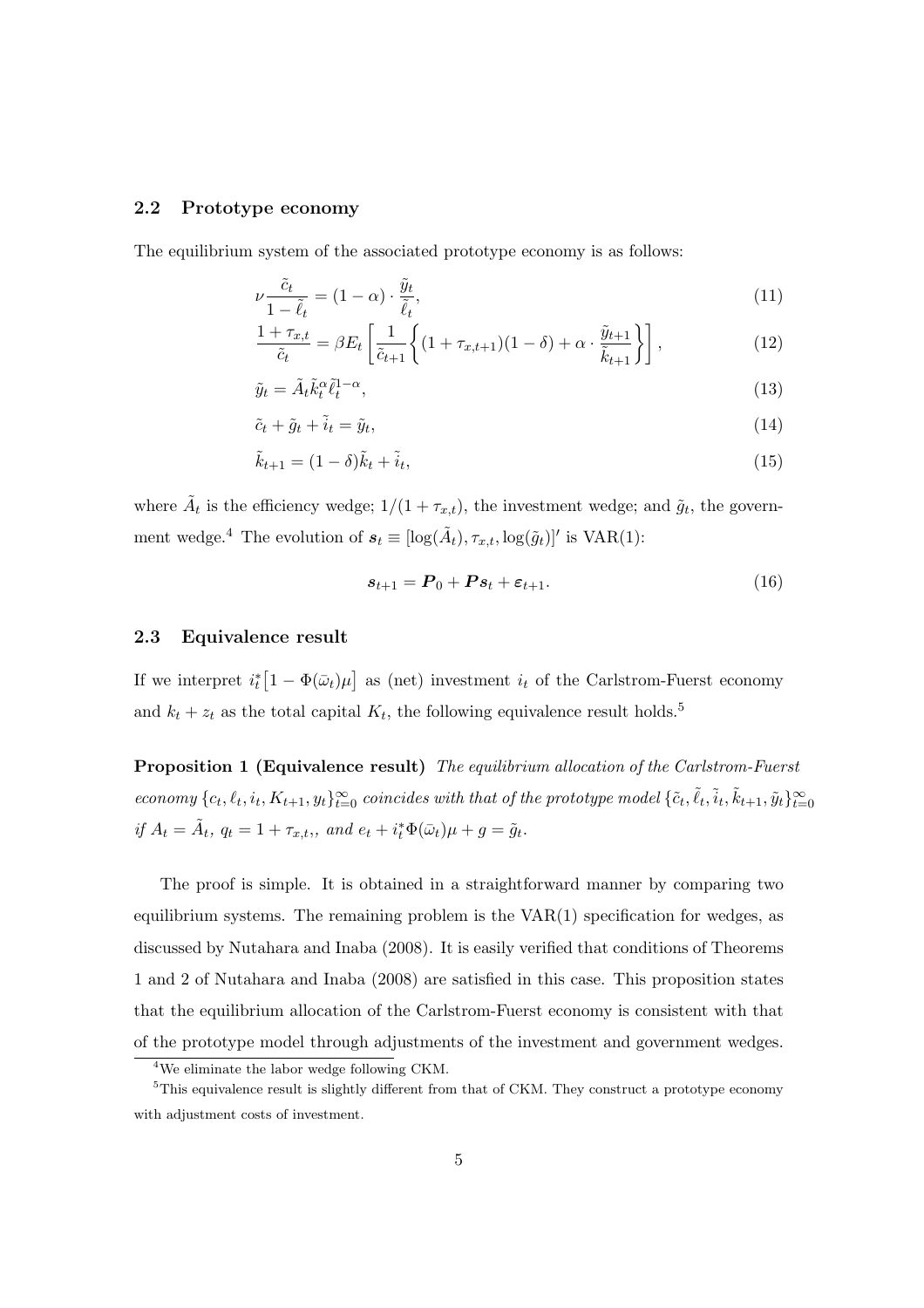## **3 BCA in the Carlstrom-Fuerst economy**

#### **3.1 Main result**

First, we generate artificial data from our Carlstrom-Fuerst economy. The parameter values of the Carlstrom-Fuerst economy are as follows. We employ the same parameter values employed by Carlstrom and Fuerst (1997) except for the steady-state ratio of *g/y*. We employ  $g/y = 0.1$ . We approximate the equilibrium system by log-linearization and generate 1000 long-period artificial data.

Following the standard method of BCA, we measure efficiency, labor, investment, and government wedges so that the prototype model can perfectly account for data of consumption, investment, labor, and output. Then, we obtain wedge decompositions by providing only one wedge. Figure 1 shows the actual output and output prediction with only one wedge.

#### [Insert Figure 1]

The contribution of investment wedge to output is rather small and negative. Hence, by the criteria of BCA, the investment wedge is not promising. However, our datagenerating model is the Carlstrom-Fuerst economy, which is one of the representative models with investment frictions.

Why does BCA lead us to such a conclusion? It is due to the role of investment wedges. Figure 2 shows the impulse responses to the one percent technology shock in the Carlstrom-Fuerst economy.

## [Insert Figure 2]

When technology shocks hit the economy, output increases and the investment wedge  $1/(1 + \tau_{x,t})$  decreases, or the distortion in the investment process increases. The important feature of the Carlstrom-Fuerst economy is the hump-shaped impulse response of output to technology shocks, which is consistent with the finding of Cogley and Nason (1995). The role of investment wedges is to delay the propagation of shocks. Then, the main driving force of output is the efficiency wedge, and the investment wedge explains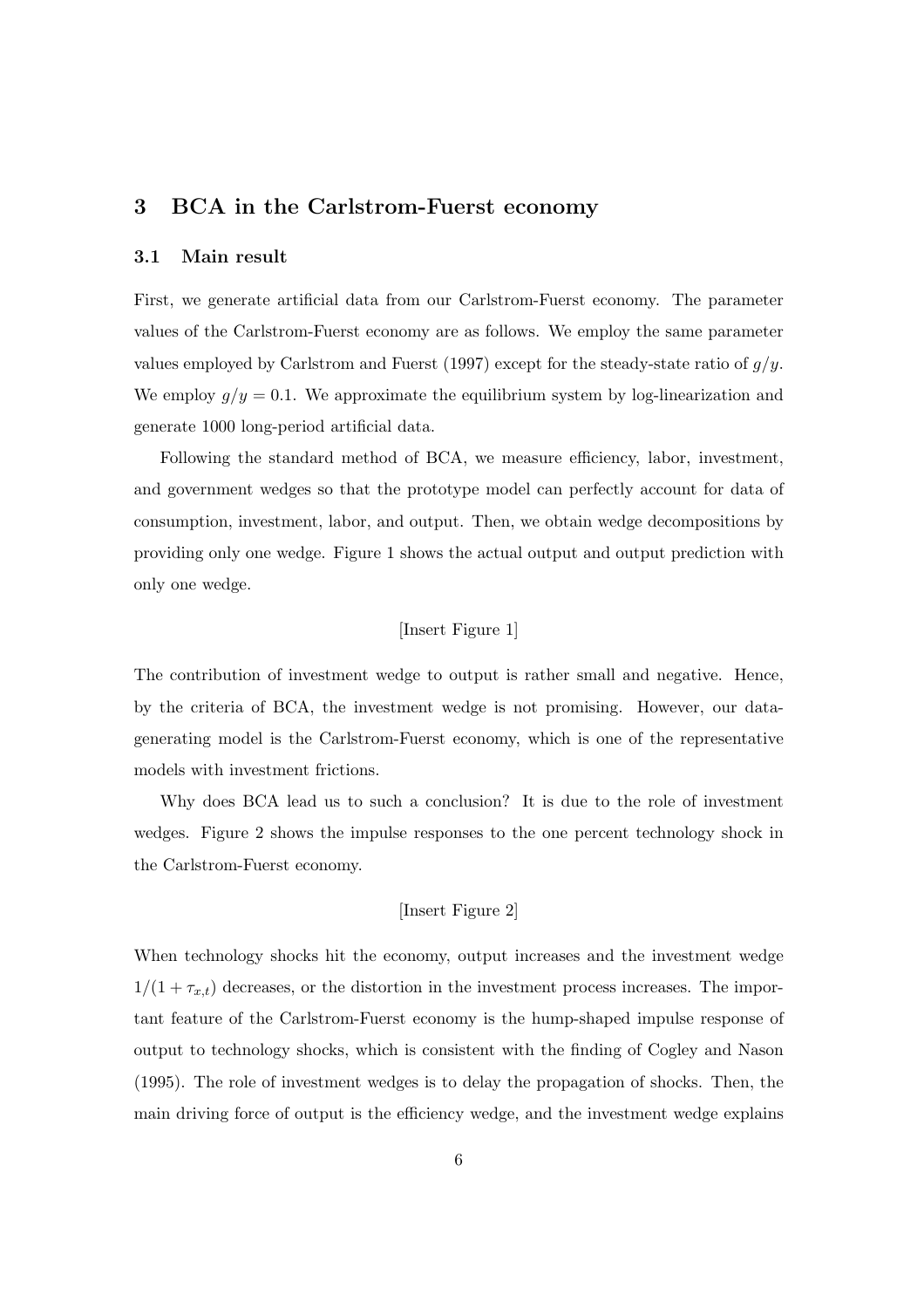deviations from the simple real business cycle model. BCA cannot capture this role of investment wedges. As in Figure 2, the investment wedge is negatively correlated with output and this is consistent with empirical findings by CKM for the Great Depression. Therefore, CKM's results of BCA cannot deny the importance of the Carlstrom-Fuerst economy.

## **3.2 Adjustment costs of investment**

CKM report that the investment wedge can explain some parts of output fluctuations if the model has adjustment costs of investment such as

$$
\tilde{k}_t = (1 - \delta)\tilde{k}_{t-1} + \tilde{i}_t - \frac{a}{2} \left(\frac{\tilde{i}_t}{\tilde{k}_{t-1}} - \delta\right)^2 \tilde{k}_{t-1}.
$$
\n(17)

Their results are also consistent with the Carlstrom-Fuerst economy. Responses of the investment wedgeto technology shocks, in the case of the prototype model with adjustment costs of investment, are in Figure 3.

### [Insert Figure 3]

We set  $a = 0$  for no cost,  $a = 3.22$  for BGG cost, and  $a = 12.88$  for extremum cost following CKM. The investment wedge positively comoves with output if there is an adjustment cost. Then, the investment wedge explain some parts of output as found by CKM if there are adjustment costs in the prototype model.

#### **3.3 Wealth shock**

In addition to the technology shock, Carlstrom and Fuerst (1997) consider the wealth shock, which is a redistribution of capital stock from households to entrepreneurs. This wealth shock can be interpreted as Irving Fisher's debt-deflation hypothesis. Figure 4 shows the impulse responses to the one-percent wealth shock.

## [Insert Figure 4]

Contrary to the case of technology shocks, the investment wedge comoves with output even if there are no adjustment costs of investment. An increase in an entrepreneur's net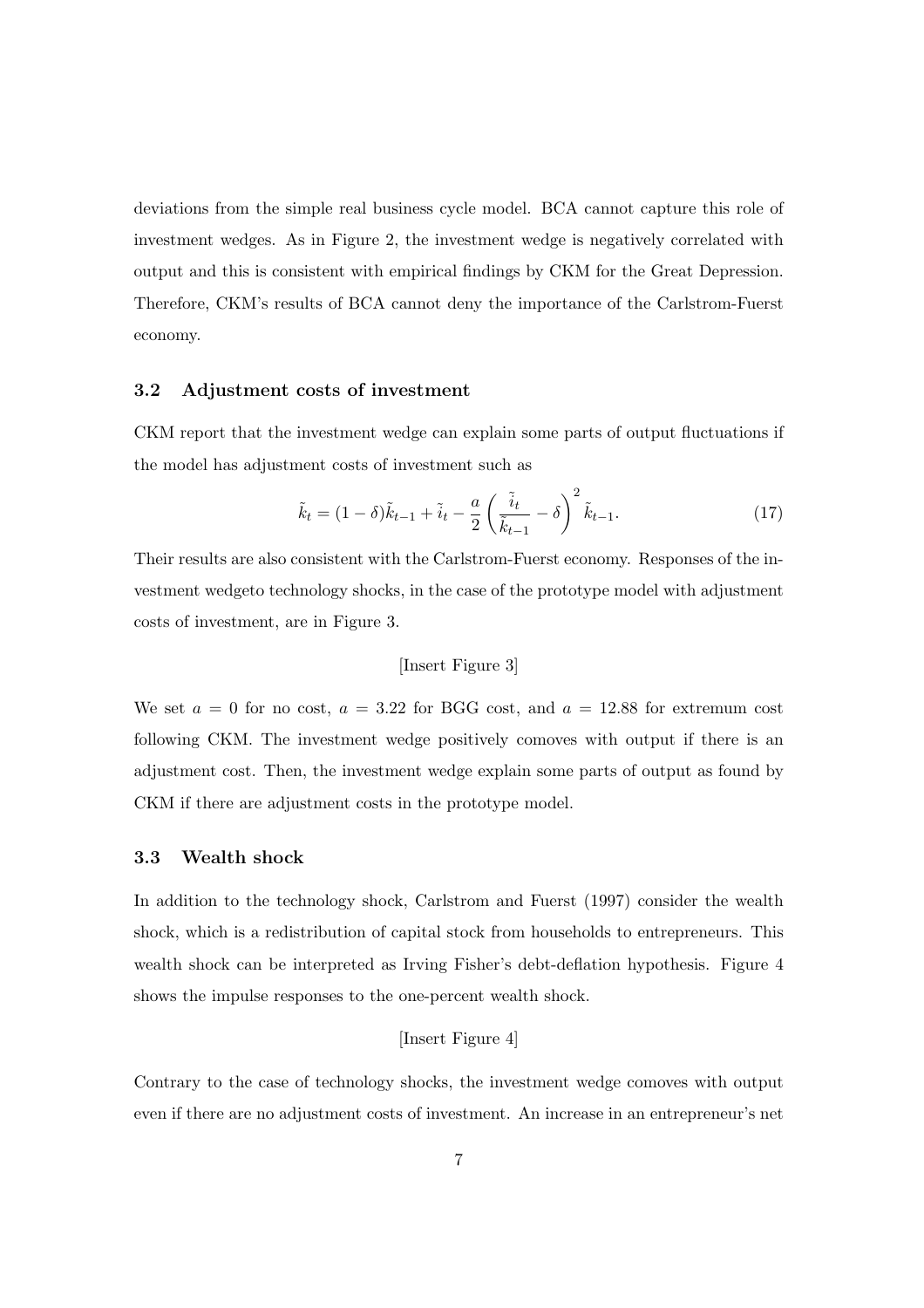worth loosens the borrowing limit, and implies the reduction of distortions in investment. Then, if a wealth shock was an important source of business cycle fluctuations, the investment wedge should have accounted for some part of output. Thus, the wealth shock hypothesis of the Carlstrom-Fuerst economy is not consistent with BCA results.

## **4 Concluding remarks**

In this paper, we applied BCA to artificial data generated by a model with investment frictions à la Carlstrom and Fuerst (1997). We found that if the only exogenous shock is related to technology, the Carlstrom-Fuerst economy is consistent with empirical results by CKM and other applications of BCA. We also found that BCA results deny the role of a wealth shock, or debt-deflation hypothesis, in the Calstrom-Fuerst economy. Our findings imply that empirical findings of BCA do not deny the importance of investment frictions.

## **References**

Bernanke, B., M. Gertler, and S. Gilchrist, 1999, The financial accelerator in a quantitative business cycle framework, in: J. Taylor and M. Woodford, eds., Handbook of Macroeconomics, Vol. 1C (North-Holland, Amsterdam) 1341–1393.

Carlstrom, C. T. and T. S. Fuerst, 1997, Agency costs, net worth, and business fluctuations: A computable general equilibrium analysis, American Economic Review 87, 893–910.

Chari, V. V., P. J. Kehoe, and E. R. McGrattan, 2002, Business cycle accounting, Research Department Working Paper 625, Federal Reserve Bank of Minneapolis.

Chari, V. V., P. J. Kehoe, and E. R. McGrattan, 2007, Business cycle accounting, Econometrica 75, 781–836.

Cogley, T. and J. M. Nason, 1995, Output dynamics in real-business-cycle models, American Economic Review 85, 492–511.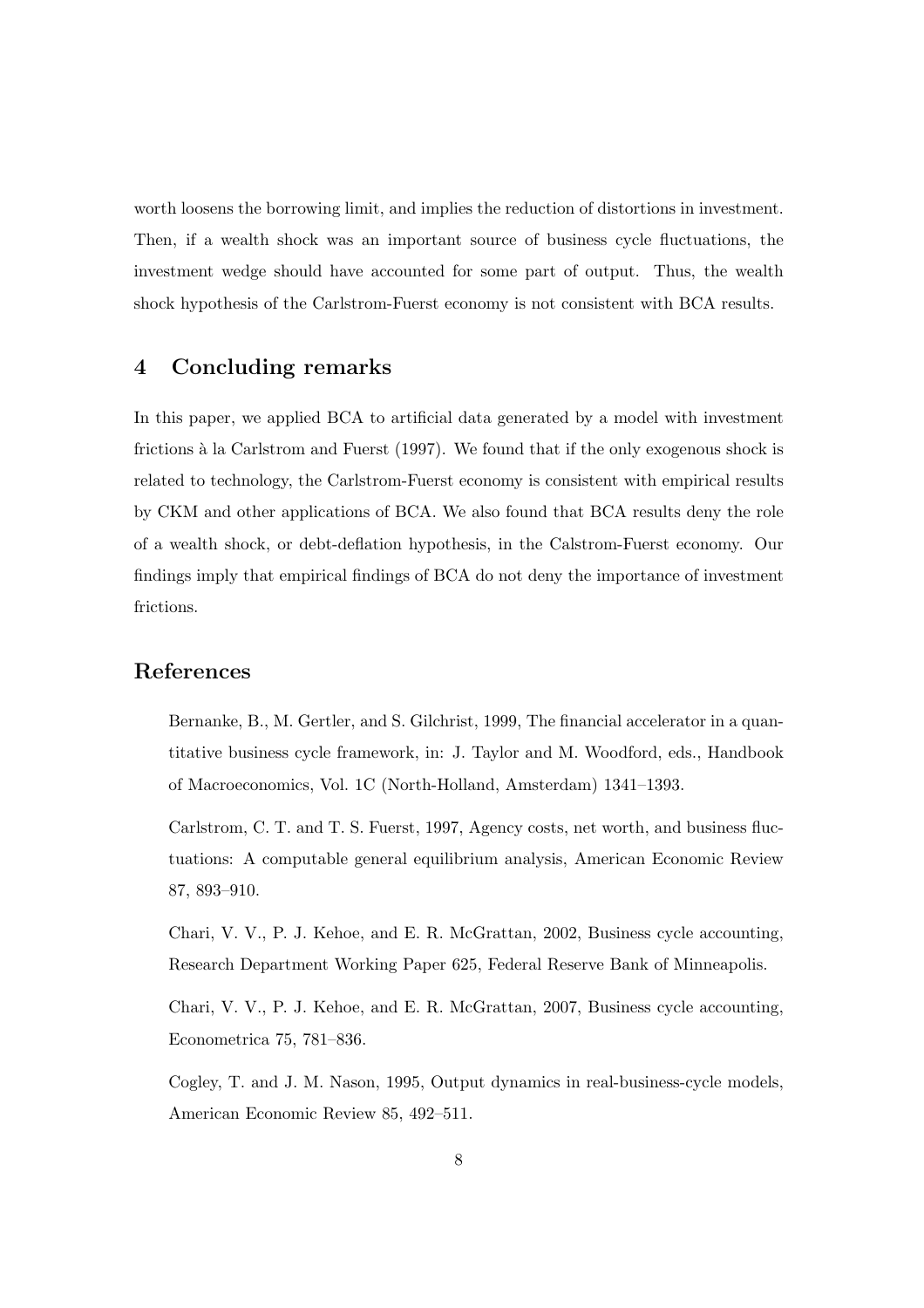Kobayashi, K. and M. Inaba, 2006, Business cycle accounting for the Japanese economy, Japan and the World Economy 8, 418–440.

Nutahara, K. and M. Inaba, 2008, On equivalence results in business cycle accounting, Discussion Paper 08-E-018, Research Institute of Economy, Trade, and Industry (RIETI).



Figure 1: Output decomposition with one wedge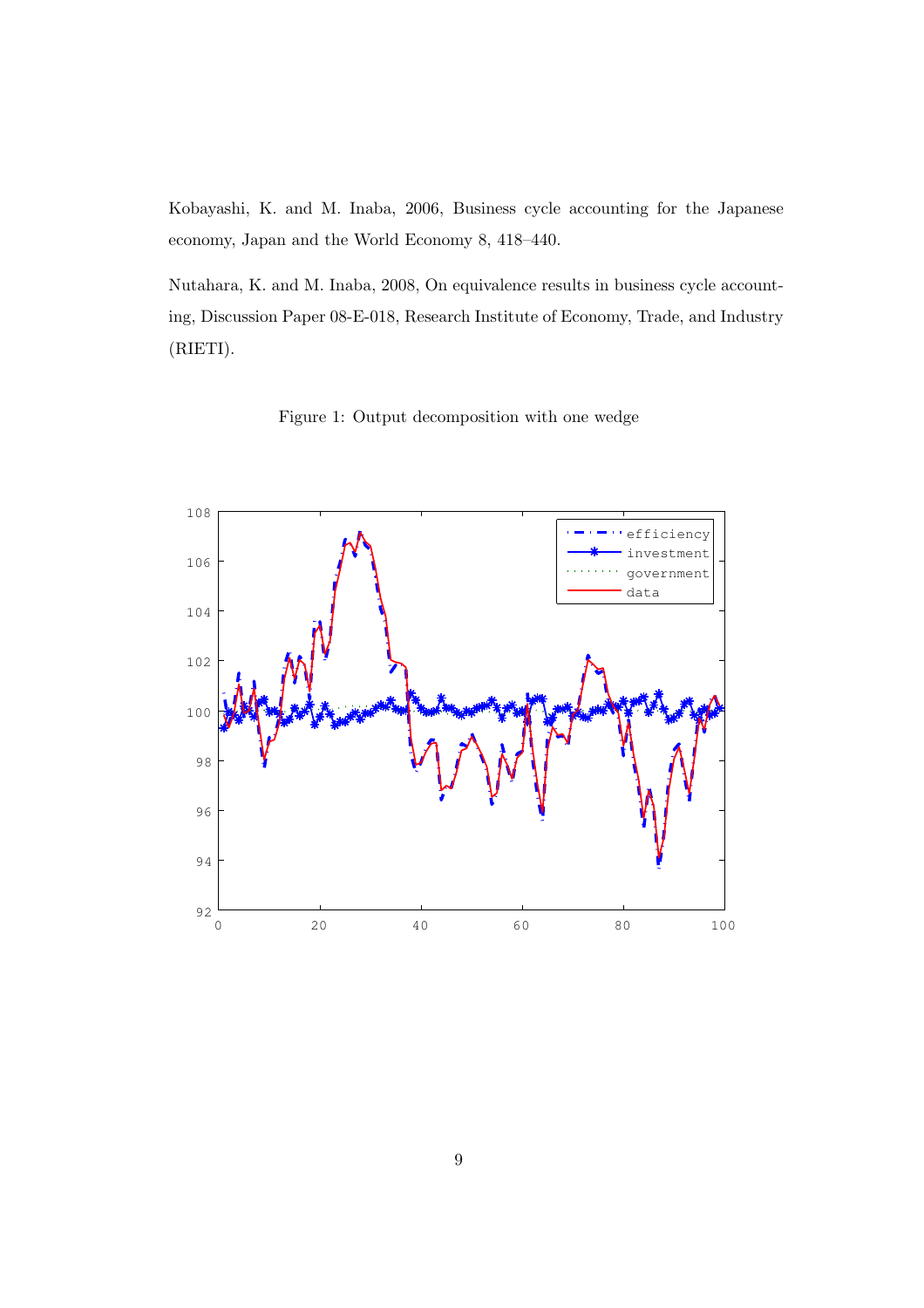

Figure 2: Impulse responses to a one-percent technology shock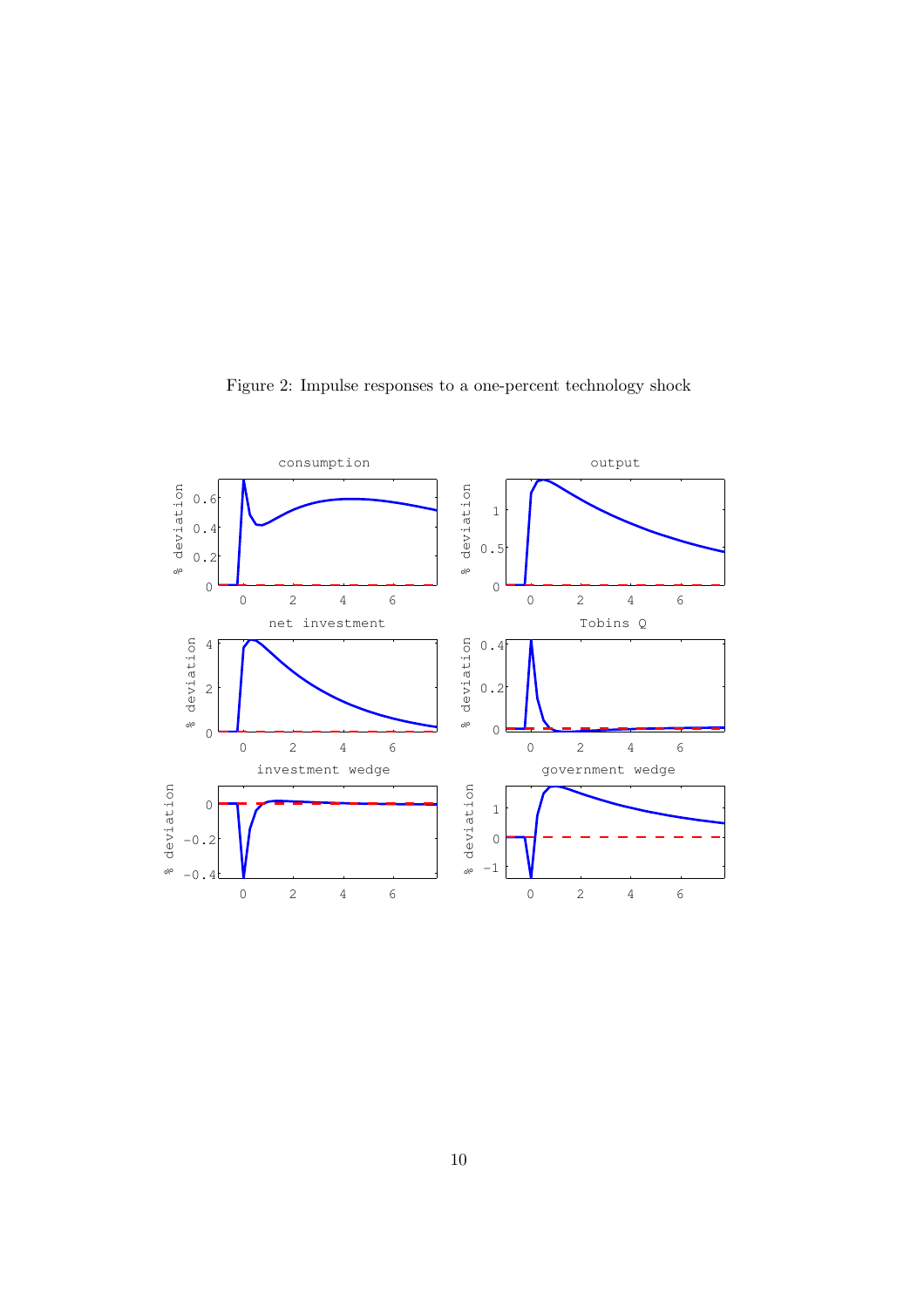Figure 3: Impulse responses of the investment wedge: with adjustment costs of investment